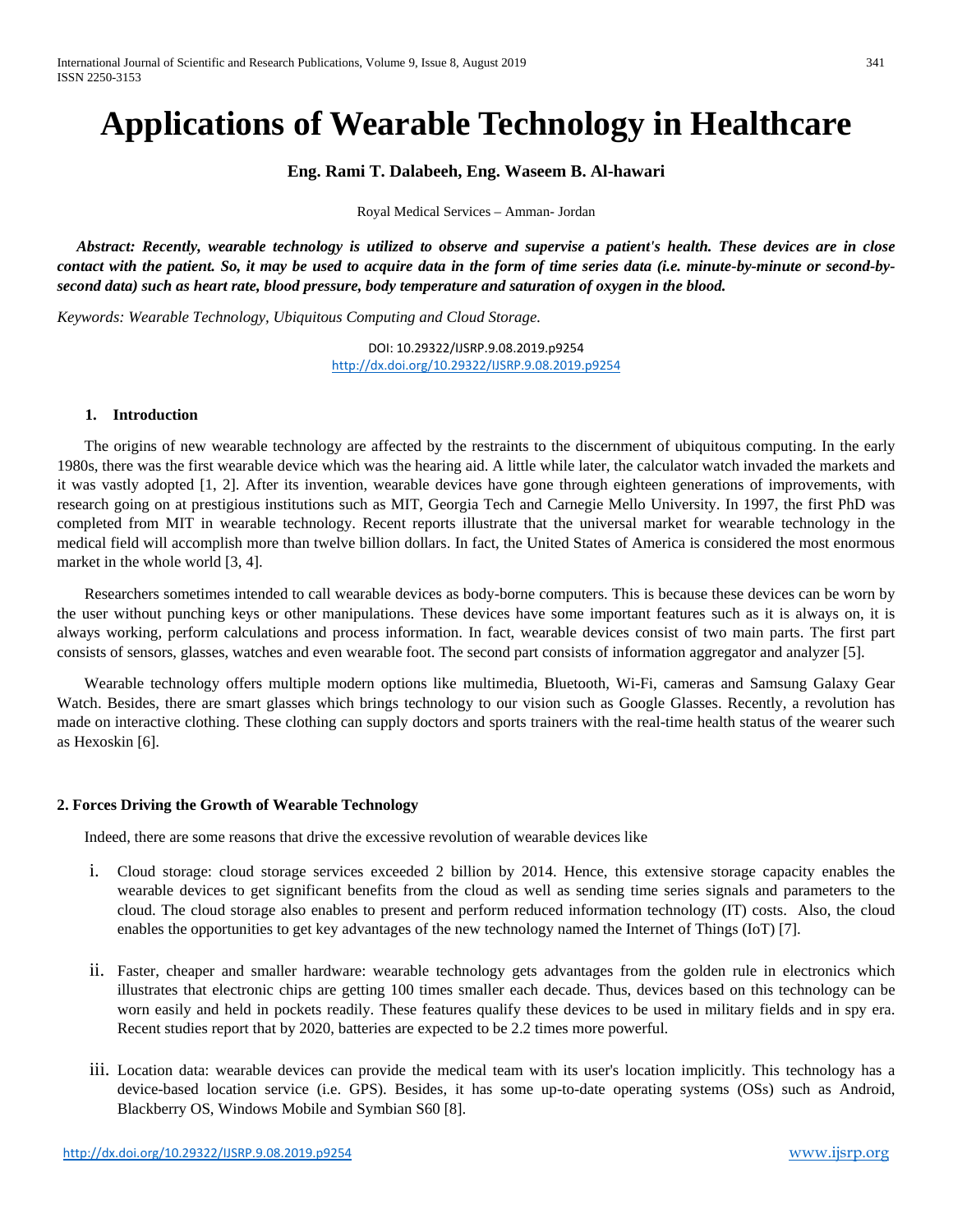### **3. Fast-Evolving Gadgets in Fitness, Wellness and Healthcare**

 Wearable devices in healthcare can be used to measure different parameters such as calories burned, steps walked, issue of definite biochemicals, time spent exercising as well as time spent sleeping. The aforementioned parameters and other parameters can be composed in a particular unit such as activity tracker and smartwatch. Wearable devices can be utilized in some significant fields in healthcare such as determining the percentage of alcohol in blood especially for the drivers, determining the performance of athletics, measuring and supervising the degree of illness for a patient and monitoring of patients with heart diseases especially those with old ages and live alone in faraway places. Here are some applications of wearable devices in healthcare [9]. Figure (1) bellow illustrates the use of smart watch to monitor the heart rate. This application is very useful in fitness field as well as it has many benefits in training aerobically and understanding the heart rate vital sign.



**Fig 1: Fitness & Heart Rate Monitor**

 Figure (2) below shows a new wearable device called fuel band. This device has the ability to track and measure everyday movements.



### **Fig 2: Fuel Band**

 Another fruitful application is the wearable device used for continuous glucose monitoring. This device is very helpful to patients who suffer from unbalanced levels of glucose in the blood [10]. Figure 3 below illustrates this technology which can monitor retrospectively review patients' glucose.



**Fig 3: Continuous Glucose Monitoring**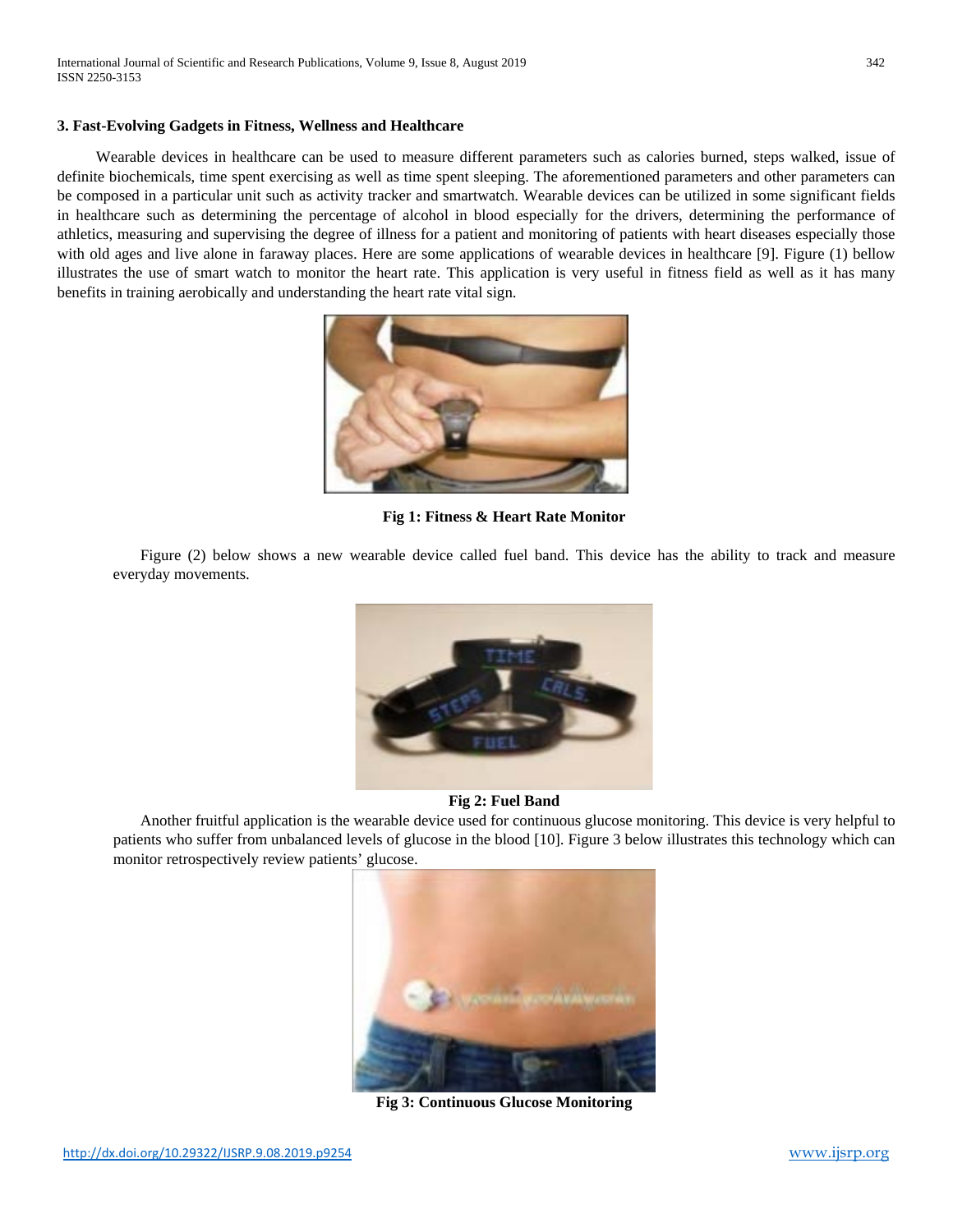International Journal of Scientific and Research Publications, Volume 9, Issue 8, August 2019 343 ISSN 2250-3153

 Some patients suffer from sleep apnea. It is considered impractical to connect the patient to a patient monitor while sleeping. Wearable technology provides a practical solution for these patients [11]. Figure (4) bellow shows this wearable technology.



**Fig 4: Sleep Sensor**

 There are some significant modifications that transform the way we experience the world. In fact, one of these wearable devices that makes revolution in the medical field is the invention of sensory fitness socks. Some patients suffer from ischemia (i.e. a little blood supply to foot, hands and other organs). These wearable devices have sensors that can communicate with Bluetooth-powered anklet [12]. Then, feeding all data to the user's smartphone. Figure (5) illustrates sensory fitness socks



**Fig 5: Sensory Fitness Socks**

#### **4. The Future of Wearable Technology**

These revolutionary applications are not the end road of this technology. There are promising applications associated with this technology. Recently, Google announced that it released a Software Development Kit (SDK) which can be applied for Android-powered wearables. Moreover, another well-known trademark which is Looxcie. Looxcie has released a live streaming wearable headset with live-feed access from a proprietary tablet and smartphone. There are also devices invaded babies' world. Sensible baby is a wearable device that fits into a chest pocket and sends information and active alerts about temperature, baby orientation and breathing to a parent's mobile device.

 Recently, MIT labs invented a wearable device that simulates science fiction. Sensory Fiction is the new wearable device in which the reader can soon experience physical sensation while reading the written words. Moreover, the medical field does not stop receiving modern technology in wearable devices. Smart Contact Lenses is a new wearable technology which can help measure glucose levels in tears [13].

 The international theme parks receive a large number of visitors on a daily basis. Some of these visitors are not free of problems and attempts to sabotage. Disney's MyMagie+ is capable of monitoring visitors and collecting data about their behaviours in Disney World theme parks.

## **5. A Few Hidden Limitations**

There are some limitations and restrictions associated with this technology such as

- i. Less versatile
- ii. Small in size